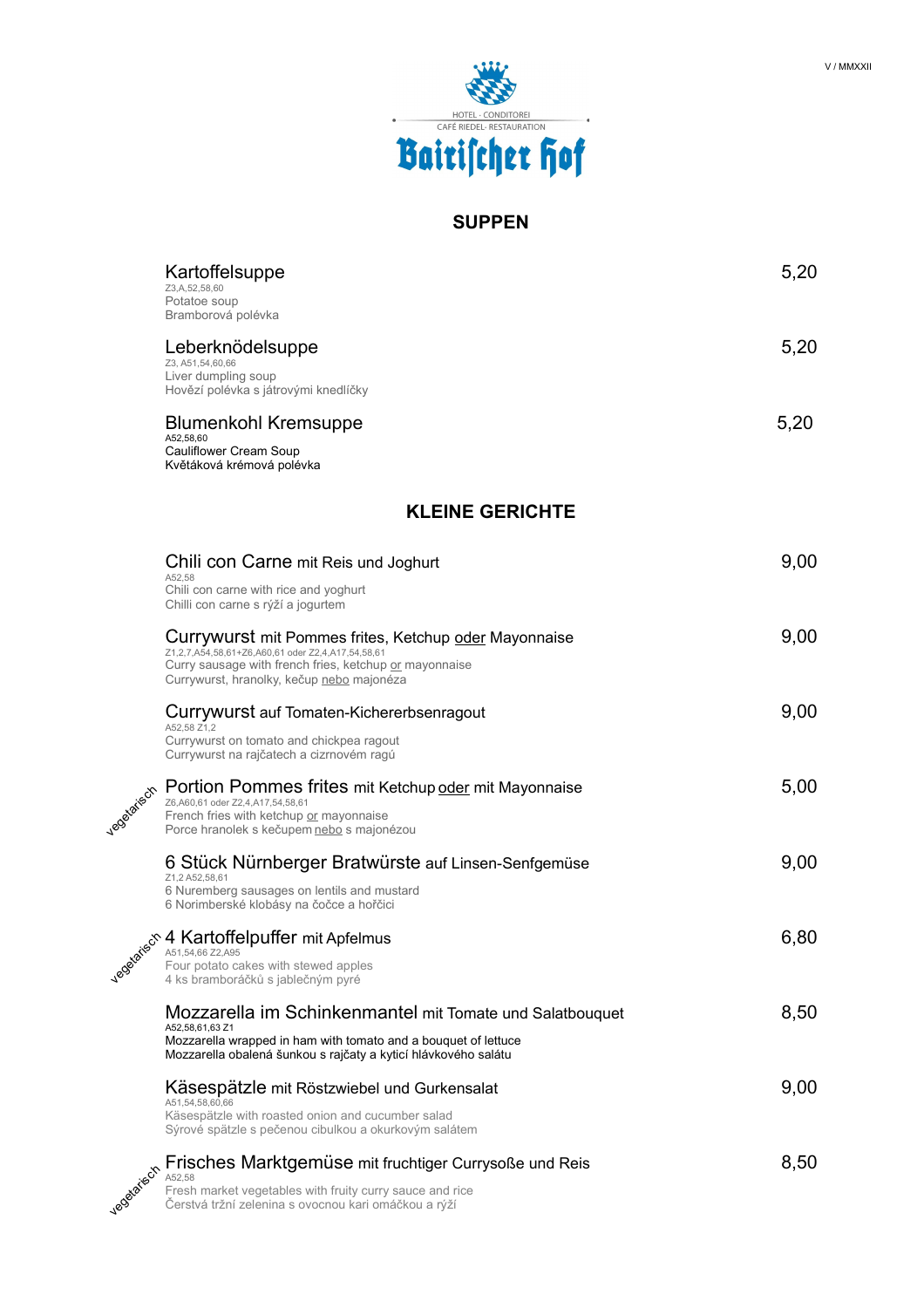

## **NUDELN**

|              | Schinkennudeln mit Käse<br>Z2, 3, 4, 8, 10 A 51, 66 + Z1, 12, A 58<br>Noodle with ham and cheese<br>Těstoviny se šunkou a sýrem                                                                                                                                    | 8,00  |
|--------------|--------------------------------------------------------------------------------------------------------------------------------------------------------------------------------------------------------------------------------------------------------------------|-------|
| Vegetatiech  | Spinatnudeln mit Rahm<br>A51,66,95+52,58<br>Rigatoni with spinach and cream sauce<br>Spenátové nudle se smetanou                                                                                                                                                   | 8,00  |
|              | <b>SALAT</b>                                                                                                                                                                                                                                                       |       |
| <b>Jegan</b> | Kleiner gemischter Blattsalat<br>Z13, A63<br>Small mixed leaf salad<br>Malý míchaný listový salát                                                                                                                                                                  | 5,50  |
| vegetatiech  | <b>Bairischer Hof Salat</b><br>mit allerlei Schmankerl dazu Sesambagel mit Kräuterquark<br>Z13,15,A61,63+A51,57,62,66,70+A52,58<br>with all sorts of delicacies, Sesambagel, herbal quark<br>se všemi druhy lahůdek a k tomu sezamový bagel s byllinkovým tvarohem | 12,80 |
|              | <b>HAUPTGERICHTE</b>                                                                                                                                                                                                                                               |       |
|              | Rinderroulade mit Apfelrotkraut und Butter Spätzle<br>Z1,2,6,12 A51,54,66,60,61<br>Beef roulade with apple red cabbage and butter spaetzle<br>Hovězí roláda s jablečným červeným zelím a máslovou špetkou                                                          | 21,50 |
|              | Rindersteak mit hausgemachter Kräuterbutter und Marktgemüse<br>A52.58<br>Beef steak with homemade herb butter and market vegetables<br>Hovězí steak s domácím bylinkovým máslem a tržní zeleninou                                                                  | 24,50 |
|              | Rindersteak mit Pommes frites und Ketchup<br>Z6.A60.61<br>Grilled steak with french fries, ketchup<br>Hovězí steak, hranolky, kečup                                                                                                                                | 24,50 |
|              | Rindersteak mit gemischtem Blattsalat<br>A61.63<br>Beef steak with mixed leaf salad<br>Hovězí steak s míchaným listovým salátem                                                                                                                                    | 24,50 |